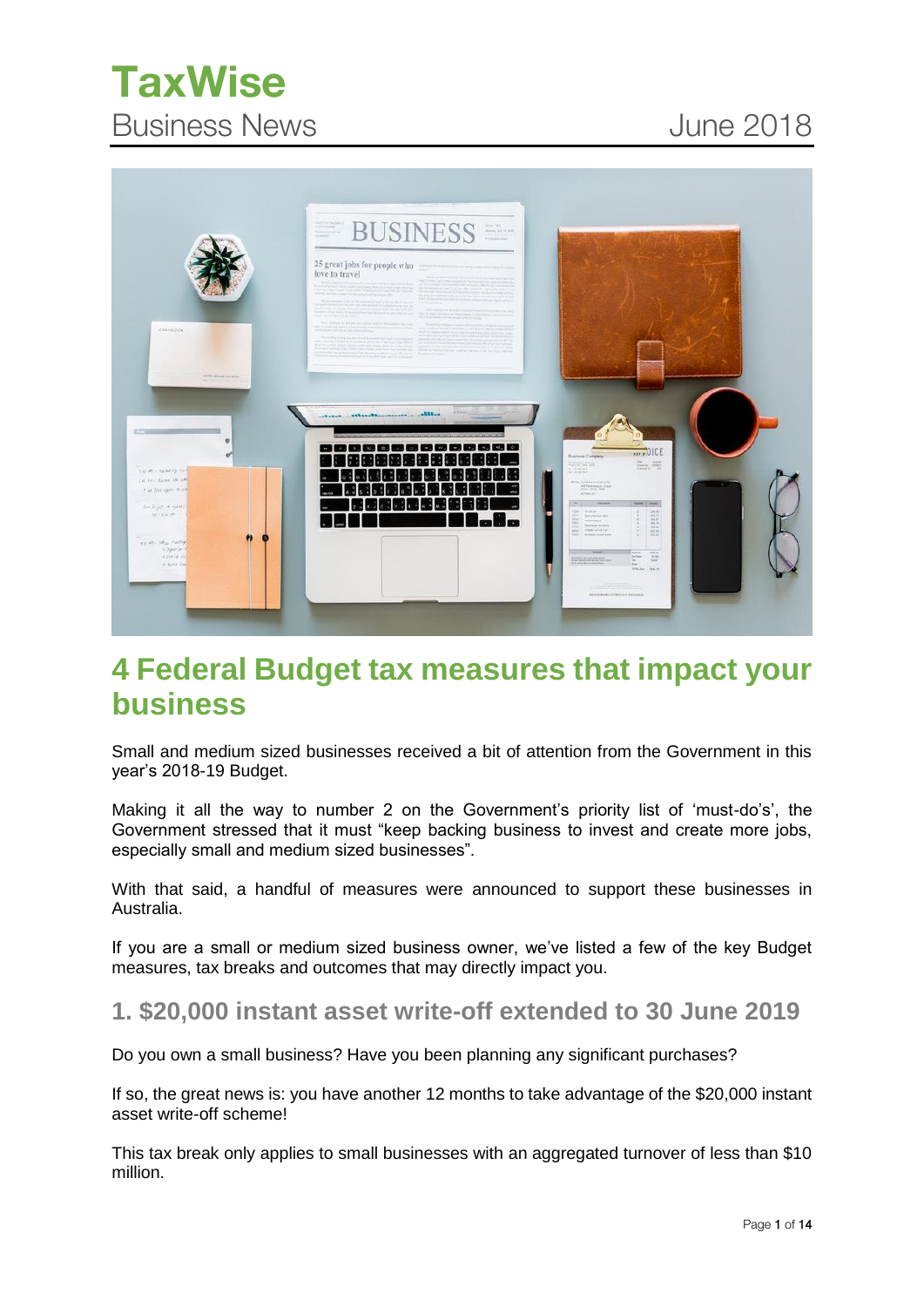This Budget initiative means that as a small business owner, you get to improve your cash flow and boost your business activity and investment for another year.

*Note:* On 1 July 2019, the threshold will reduce to \$1,000 so get shopping!

#### **How does this work?**

If you buy an asset to use for business purposes and it costs less than \$20,000, you can immediately deduct the business portion of the cost in your tax return.

This deduction is used for each asset that costs less than \$20,000.

You would then claim the deduction through your tax return, in the year the asset was first used or installed ready for use.

#### *Example:*

Jane owns a plumbing business. She buys five new laptops for her employees. Jane can take advantage of the \$20,000 instant asset write off for all of these items because each individual item costs less than \$20,000.

Jane also buys five second-hand mobile phones for her employees. The mobile phones are 50% for personal use and 50% for business use. This means only half the full amount of the iPhone can be claimed.

#### *Note!*

- You can use the \$20,000 instant asset write-off multiple times. However, each one must cost less than \$20,000.
- **•** Don't forget that purchases will only qualify if they total \$19,999.99 or less, including GST!

## **2. Personal tax relief for low and middle-income earners**

If you earn less than \$90,000, you can expect some tax relief in the form of a new low and middle income tax offset and changes to personal income tax brackets.

#### **Low and middle-income tax offset**

- This offset will provide tax relief of up to \$530 to low and middle income earners for the 2018-19, 2019-20, 2020-21 and 2021-22 income years.
- This offset means around 4.4 million people will receive the full \$530 benefit for 2018- 19.

*Note!* The benefit is in addition to the existing low income tax offset and will be available on assessment after a you lodge your tax return.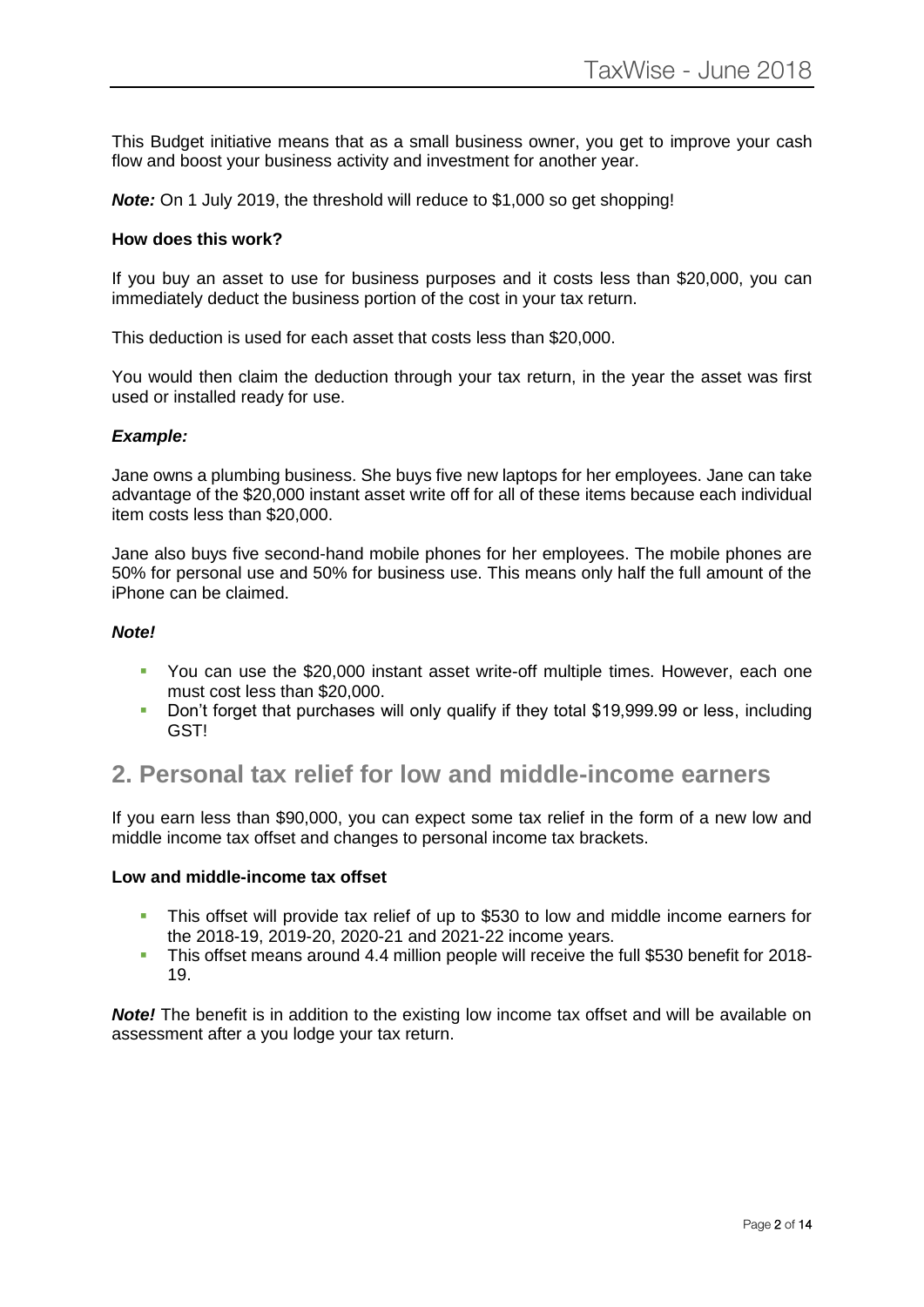#### **What are your savings per year?**

| If you earn          | Your savings per year                  |
|----------------------|----------------------------------------|
| \$37,000 or less     | Up to \$200                            |
| \$37,001 - \$47,999  | Between \$200 - \$530                  |
| \$48,000 - \$90,000  | Up to \$530                            |
| $$90,001 - $125,333$ | Up to \$530, gradually reducing to \$0 |

#### **Changes to personal tax brackets**

- **•** From 1 July 2018, the top threshold of the 32.5% tax bracket will be increased from \$87,000 to \$90,000.
- When the low and middle-income tax offset concludes in 2021-22, the benefits will be locked in by increasing the top threshold of the 19% tax bracket from \$37,000 to \$41,000 and increasing the low income tax offset from \$445 to \$645 from 1 July 2022.
- From 1 July 2022, the top threshold of the 32.5% tax bracket will be increased from \$90,000 to \$120,000, providing a tax cut of up to \$1,350 per year.

#### **How does this impact small and medium sized businesses?**

The immediate relief for low and middle-income earners will be a significant benefit to the nearly 40% of small businesses that are unincorporated.

There will be some tax changes for your employees, so now is the time to review your payroll software, PAYG withholding tax and business processes.

#### *Note!*

**E** Single Touch Payroll is coming on 1 July 2018! If your business has 20 or more employees, you'll need to report payments such as salaries and wages, withholding and super information to the ATO directly from your payroll solution at the same time you pay your employees.

#### *Tip!*

Speak to your payroll software provider or your tax adviser to find out how you can be compliant.

## **3. New changes to the research and development (R&D) tax incentive**

Do you currently claim research and development (R&D) on your tax? If so, here are some changes to the R&D tax incentive that may affect your business, depending on your business' aggregated annual turnover.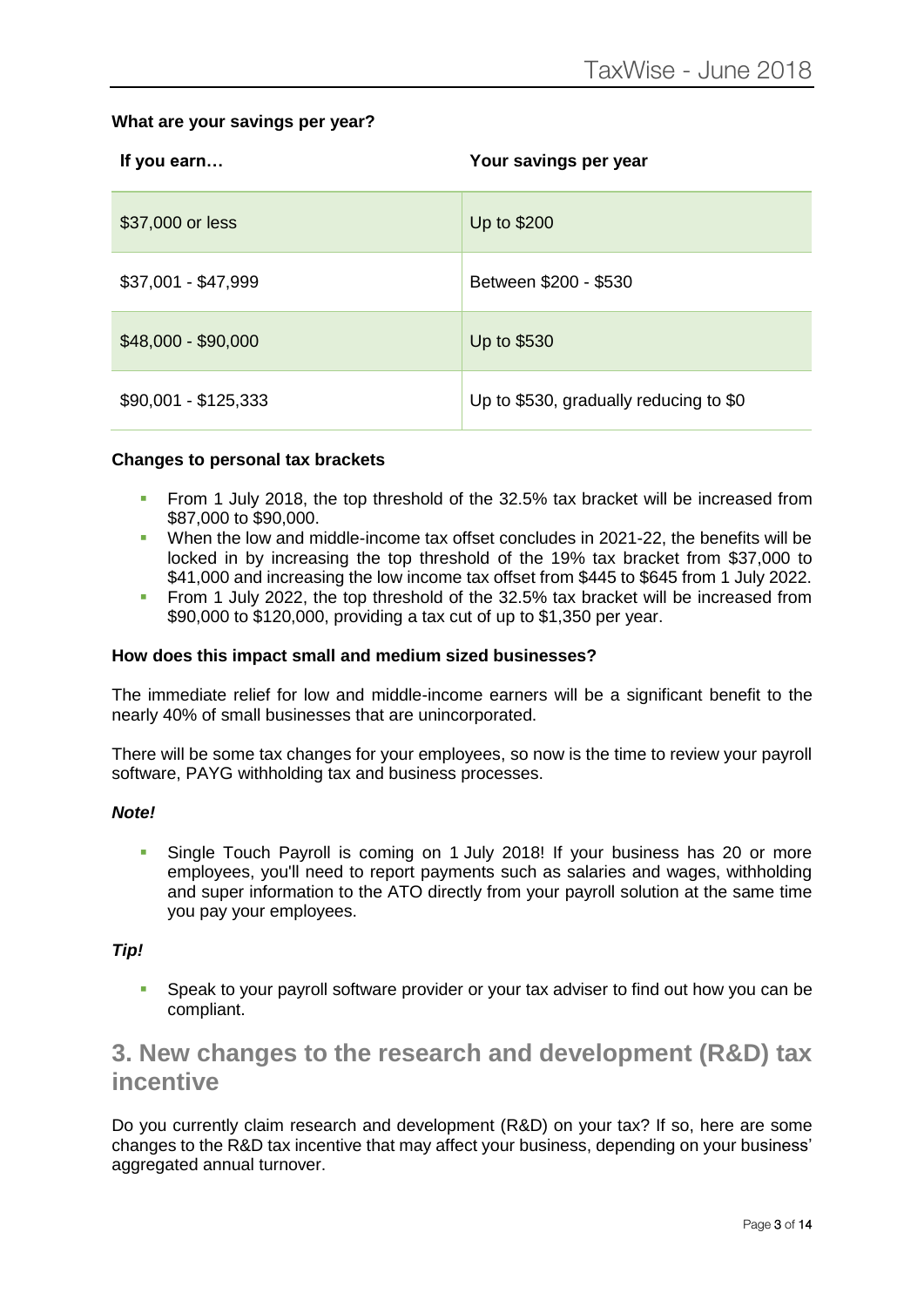#### **If your aggregated business turnover is \$20 million or over**

From 1 July 2018, the Government will introduce a new R&D premium for companies which provide higher rates of R&D support for higher R&D intensity.

The R&D premium will provide multiple rates of non-refundable R&D tax offsets, increasing with the intensity of the claimant's incremental R&D expenditure.

#### **If your aggregated business turnover is under \$20 million**

The R&D tax incentive will be capped at \$4 million on cash refunds.

Amounts that are in excess of the cap will become a non-refundable tax offset and can be carried forward into future income years.

This means that for small businesses, there will be a reduction in the offset available and may impact your decision as a small business owner in undertaking and relying on the R&D tax incentive.

*Note!* The ATO are cracking down on dodgy R&D claims. In particular, they are closely watching businesses that abuse the incentive by claiming ordinary business costs as R&D expenses.

*Tip!* If you are worried about your R&D spend, speak to your tax adviser to find out more. And don't forget to keep all your records and documents!

### **4. Major crackdown on the cash economy**

If you are in the habit of making cash payments when you conduct business, you may need to start considering using alternative methods of payment. The Government is seriously cracking down on cash payments over \$10,000.

Three new key measures targeting cash economy (aka 'Black Economy') activities and illegal phoenixing are being introduced by the Government. These are:

- **EXECUTE:** Limiting cash payments within Australia to \$10,000
- **EXP** Disallowing deductions to businesses for payments to employees where PAYG could have been withheld and payments to contractors where an ABN is not provided and the business does not withhold any tax
- **Expanding the Taxable Payments Reporting system to cover contractor payments in** the security providers and investigation services industry, road freight transport and computer system design and related services industry. ■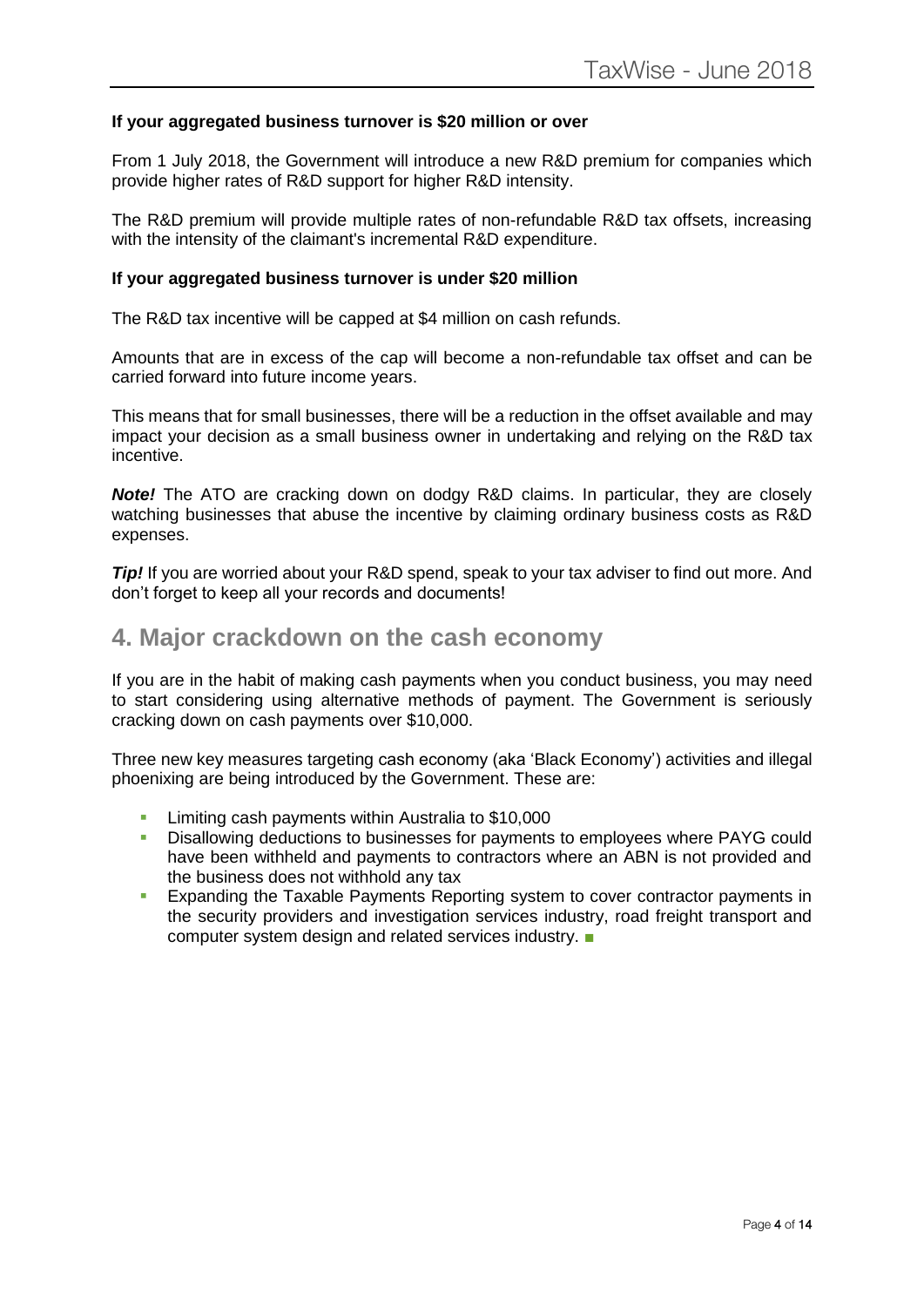

## **Are you ready for tax time? Quick tips to help you this EOFY**

The end of the financial year is looming – it really is that time of year again. Tax time is always busy so we're sharing a few quick tips to help you sail through lodgment season.

## **Some tax time tips…**

- Gather and sort your business records now, including cash, online, EFTPOS, bank statements, credit or debit card transactions covering:
	- sales and other business income
	- expenses you can claim as a business deduction such as staff wages, contractor expenses, operating expenses and business travel expenses.
- If you changed your record keeping software during the year, check that all your information has transferred over correctly.

### **Are you a sole trader?**

- Even if your income is below the tax-free threshold, you still need to lodge a tax return.
- Do you pay PAYG instalments? Lodge your activity statements and pay all your PAYG instalments before you lodge your tax return so your income tax assessment takes into account the instalments you've paid throughout the year.

## **Are you a partnership?**

If you operate your business in a partnership:

**•** the partnership lodges a partnership tax return, reporting the partnership's net income (assessable income less allowable expenses and deductions)

As an individual partner, you report on your individual tax return: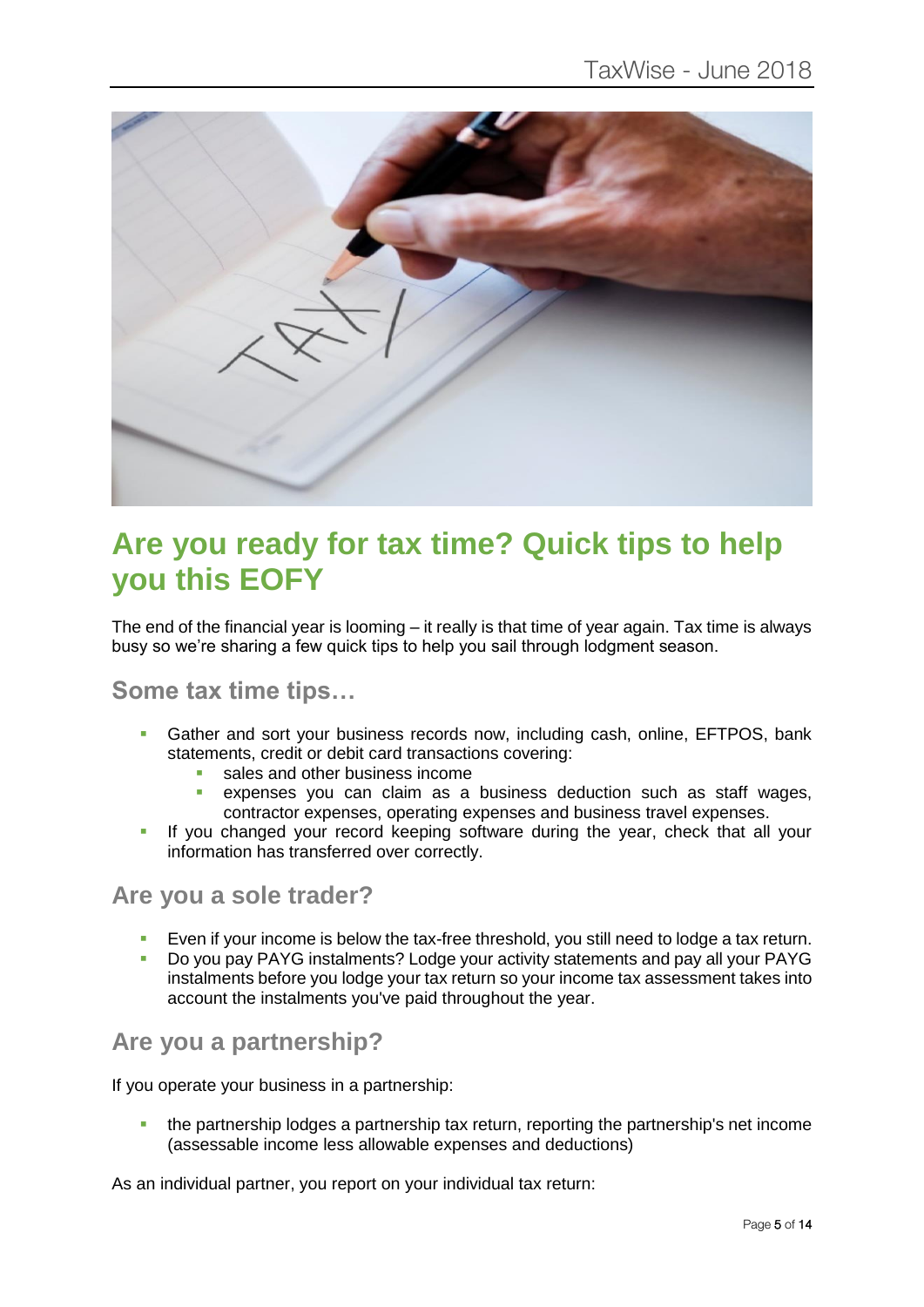- **•** your share of any partnership net income or loss
- **E** any other assessable income, such as salary and wages (shown on a Payment Summary), dividends and rental income.

The partnership doesn't pay income tax on the income it earns. Instead, you and each of the partners pay tax on the share of net partnership income you receive.

### **Are you a trust?**

If you operate your business through a trust, the trust reports its net income or loss (this is the trust's income less expenses and deductions) and the trustee is required to lodge a trust tax return.

As a trust beneficiary, you report on your individual tax return any income you receive from the trust.

### **Are you a company?**

If you operate your business through a company, you need to lodge a company tax return.

The company reports its taxable income, tax offsets and credits, PAYG instalments and the amount of tax it is liable to pay on that income or the amount that is refundable.

The company's income is separate from your personal income.

#### *Tip!*

■ Registered tax and BAS agents can help you with your tax. ■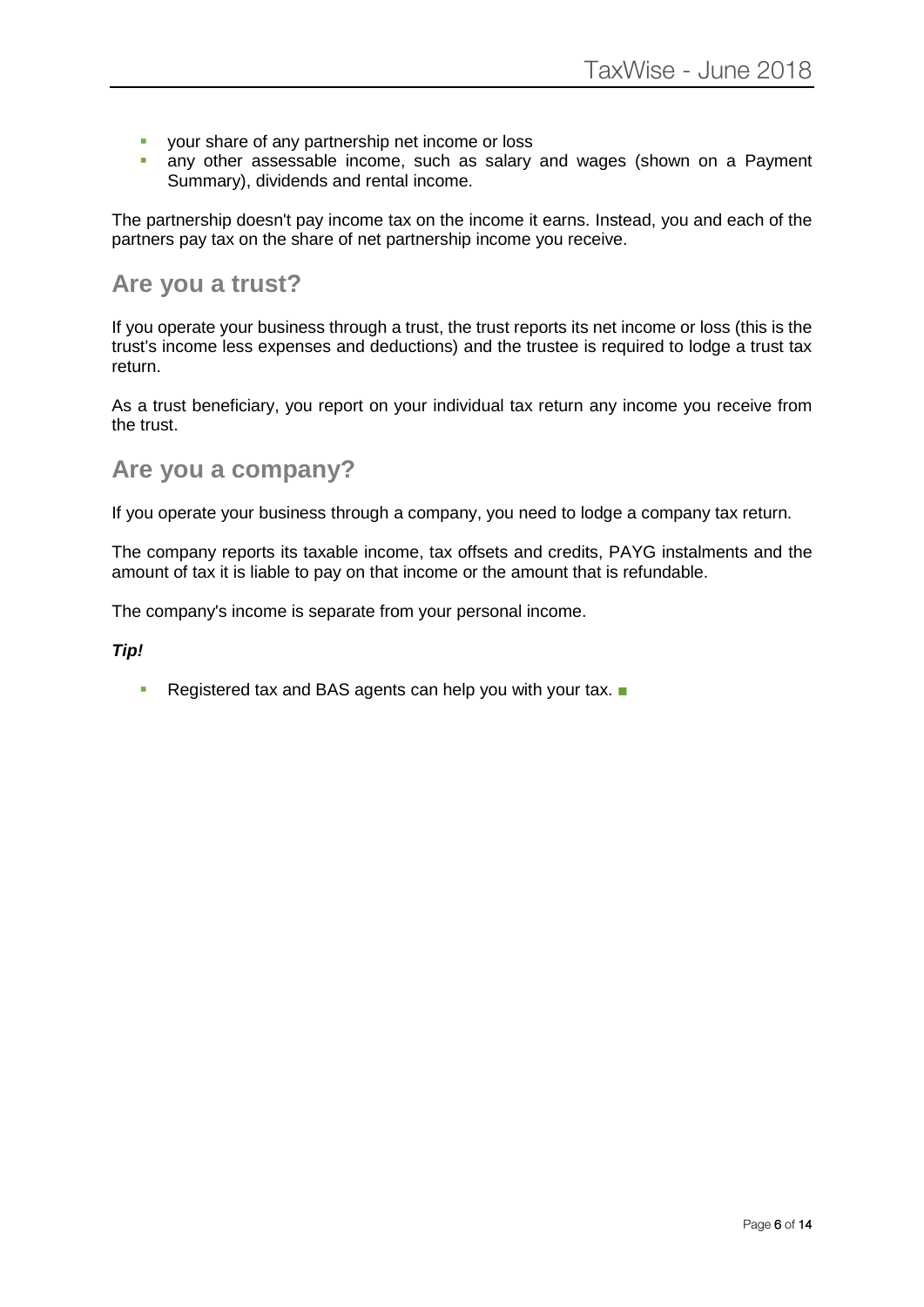

## **What's attracting the ATO's attention this tax time?**

Enhancements in technology and data matching mean the ATO is able to detect people and businesses operating outside the tax system this tax time.

The ATO are keeping a watchful eye and looking out for behaviours, characteristics and tax issues that may raise questions and attract their attention.

## **Behaviours that may attract the ATO's attention**

- Tax or economic performance that is not comparable to similar businesses<br>■ I ow transparency of your tax affairs
- Low transparency of your tax affairs
- **EXECT** Large, one-off or unusual transactions, including the transfer or shifting of wealth
- Aggressive tax planning
- Tax outcomes inconsistent with the intent of the tax law
- Choosing not to comply or regularly taking controversial interpretations of the law, without engaging with the ATO
- Lifestyle not supported by after-tax income
- Accessing business assets for tax-free private use
- **Poor governance and risk-management systems.**

## **Other areas of concern…**

#### **Research and development**

- Claiming R&D tax incentive on business as usual expenses that are not covered by eligible R&D activities
- How entities apportion overheads between eligible R&D activities and other non-R&D activities
- Payments to associates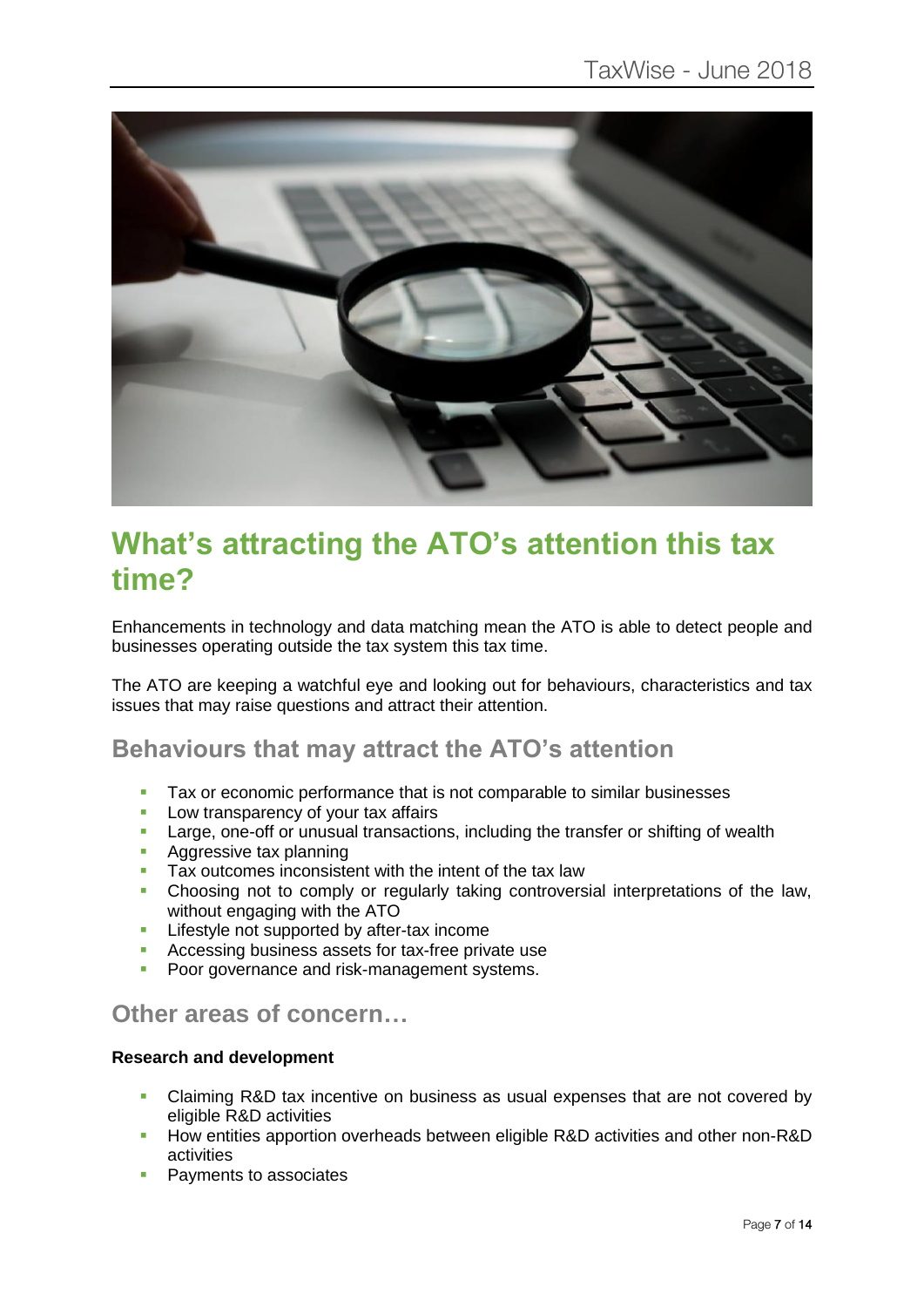■ Whether or not expenses have been incurred

#### **Fringe benefits tax**

Situations where an employer-provided motor vehicle is used for private travel of employees. This constitutes a fringe benefit and needs to be declared on your FBT return.

*Note!* There are circumstances where this benefit may be exempt, such as where the entity was tax exempt or the private use of the vehicle was exempt.

#### **Self-managed super funds**

- **EXECTE Significant management and administration expenses**
- Incorrect calculation of exempt current pension income
- **EXECUTE:** Incorrect treatment of related party transactions
- Personal services income diverted to SMSFs
- **EXECUTE:** Incorrect treatment of non-arm's length income

#### **Trusts**

What attracts the ATO's attention is a complying superannuation fund (generally an SMSF) that receives income distributions from a trust where the distributions result from:

- the exercise of a discretion of the trustee
- **.** the fixed entitlement was not acquired on arm's length terms
- **.** the fixed entitlement was acquired using a loan from a related lender and is not on arm's length terms
- **.** there are loans between related parties which are not on arm's length terms which have facilitated the acquisition of assets within the trust
- the rate of return received by the superannuation fund from its investment is not consistent with an arm's length return.

#### **Lifestyle assets and private pursuits**

The ATO is focusing on assets and private pursuits that generate deductions or are mischaracterised as business activities. Some of these include:

- private aircraft ownership or activities
- art ownership and dealings
- car or motor bike racing activities
- **E** luxury and charter boat activities
- **E** enthusiast or luxury motor vehicles
- **grape growing and other farming pursuits**
- **•** horse breeding, racing and training activities
- **holiday homes and luxury accommodation provision**
- sporting clubs and other activities involving participation of the principals or associates of principals of private groups.

*Tip!* If you're concerned about your tax or super position, speak to your tax adviser or the ATO. You can correct a mistake by making a voluntary disclosure. ■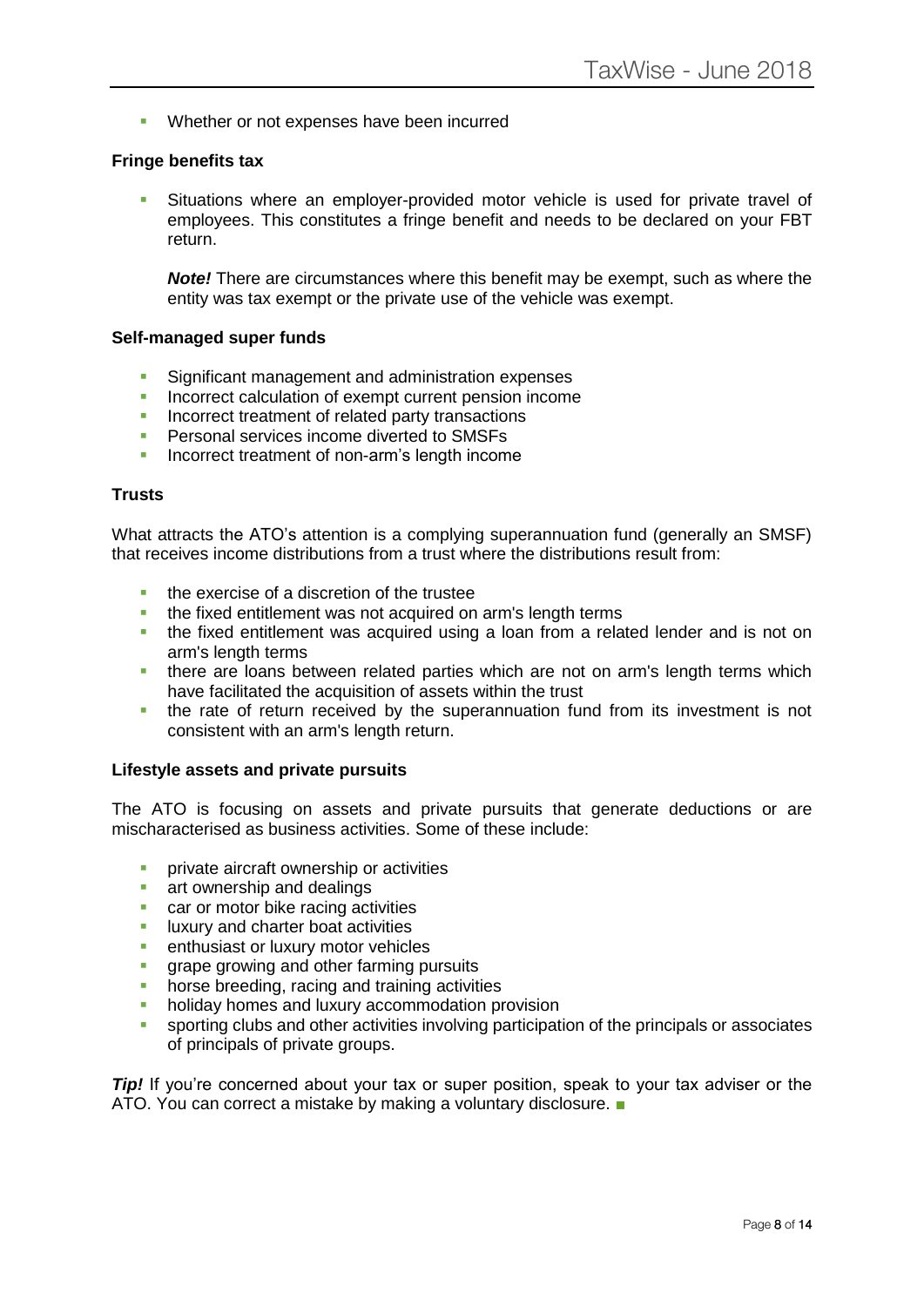

## **Are you making the most of your tax concessions?**

There's still time for you to take advantage of small business tax concessions before the end of the financial year.

If you act before 30 June, you can make the most of some concessions. For example:

#### **Instant asset write-off**

If you buy and install business assets by 30 June that cost less than \$20,000 each, you can deduct the business portion in this year's tax return.

#### **Pre-paid expenses**

You can claim a deduction this year if you prepay an expense that will end in the next financial year, for example, the rent for your business premises or an insurance policy.

#### **Do you need to do a stocktake?**

If you estimate that the difference between your opening and closing trading stock is \$5,000 or less, you don't need to do a stocktake. Instead, you can include the same amount for your opening and closing stock in this year's tax return.

## **Not-so-small list of small business concessions…**

Here is a list of the small business tax concessions that may be available to you.

*Tip!* Speak to your tax adviser to find out which concessions you can tap into.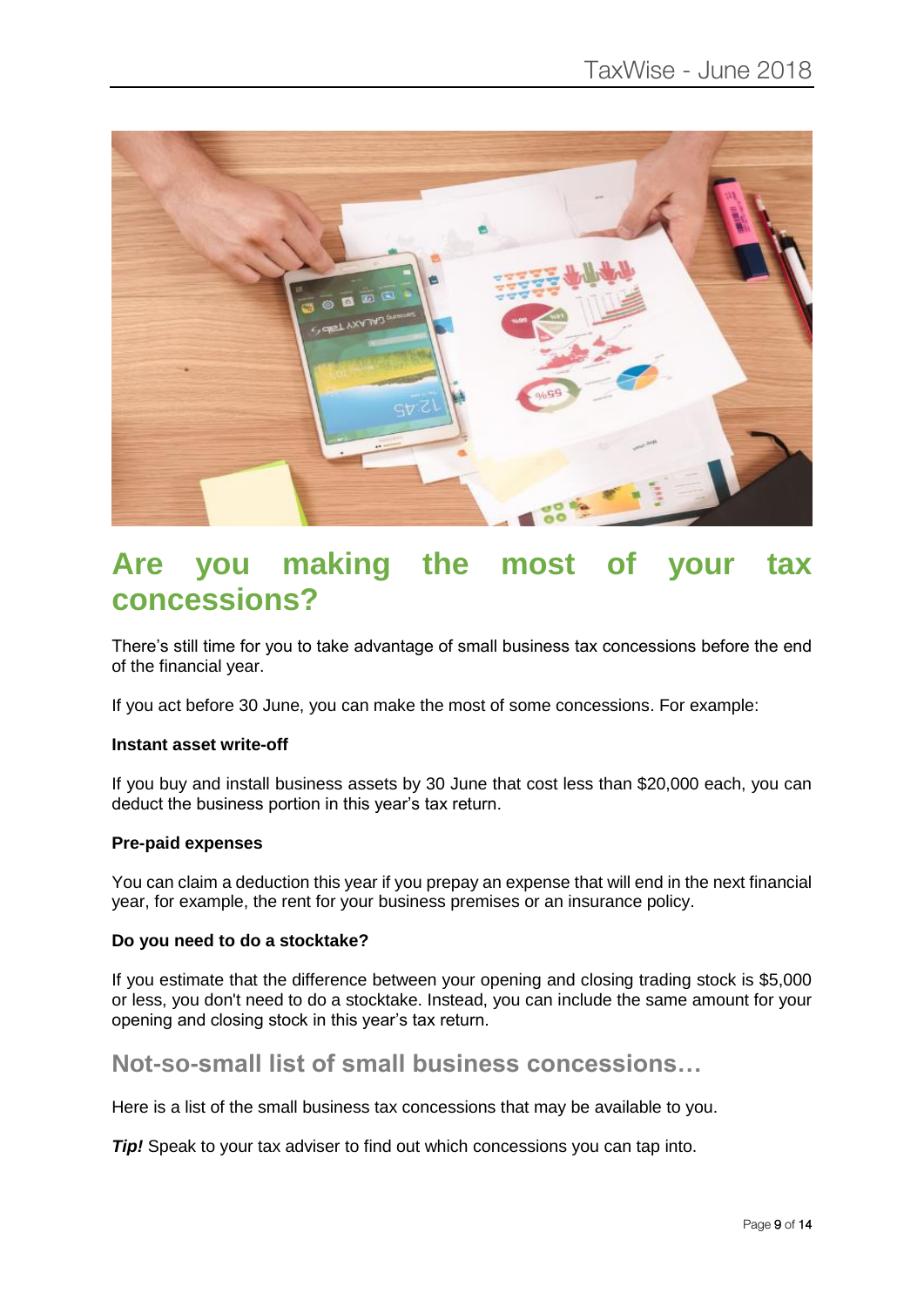#### **Income tax**

- Lower company tax rate changes
- **EXECUTE:** Increased small business income tax offset
- **PAYG** instalment concession

#### **Deductions**

- **EXECT** Simplified depreciation rules instant asset write-off
- Accelerated depreciation for primary producers
- Deductions for professional expenses for start-ups
- **·** Immediate deductions for prepaid expenses

#### **Simplified record-keeping**

- **E** Simplified trading stock rules
- **Two-year amendment period**

#### **GST, BAS and excise**

- Simpler BAS
- Accounting for GST on a cash basis
- **EXECUTE:** Annual apportionment of GST input tax credits
- Paying GST by instalments
- **Excise concession**

#### **Capital gains tax (CGT)**

- **Small business restructure rollover**
- CGT 15-year asset exemption
- CGT 50% active asset reduction
- CGT Retirement exemption
- CGT Rollover
- Contributions of small business CGT concession amounts to your super fund

#### **Fringe benefits tax (FBT)**

- FBT car parking exemption
- **EXECT** work-related devices exemption

#### **Superannuation**

- Superannuation clearing house
- Contributions of small business CGT concession amounts to your super fund. ■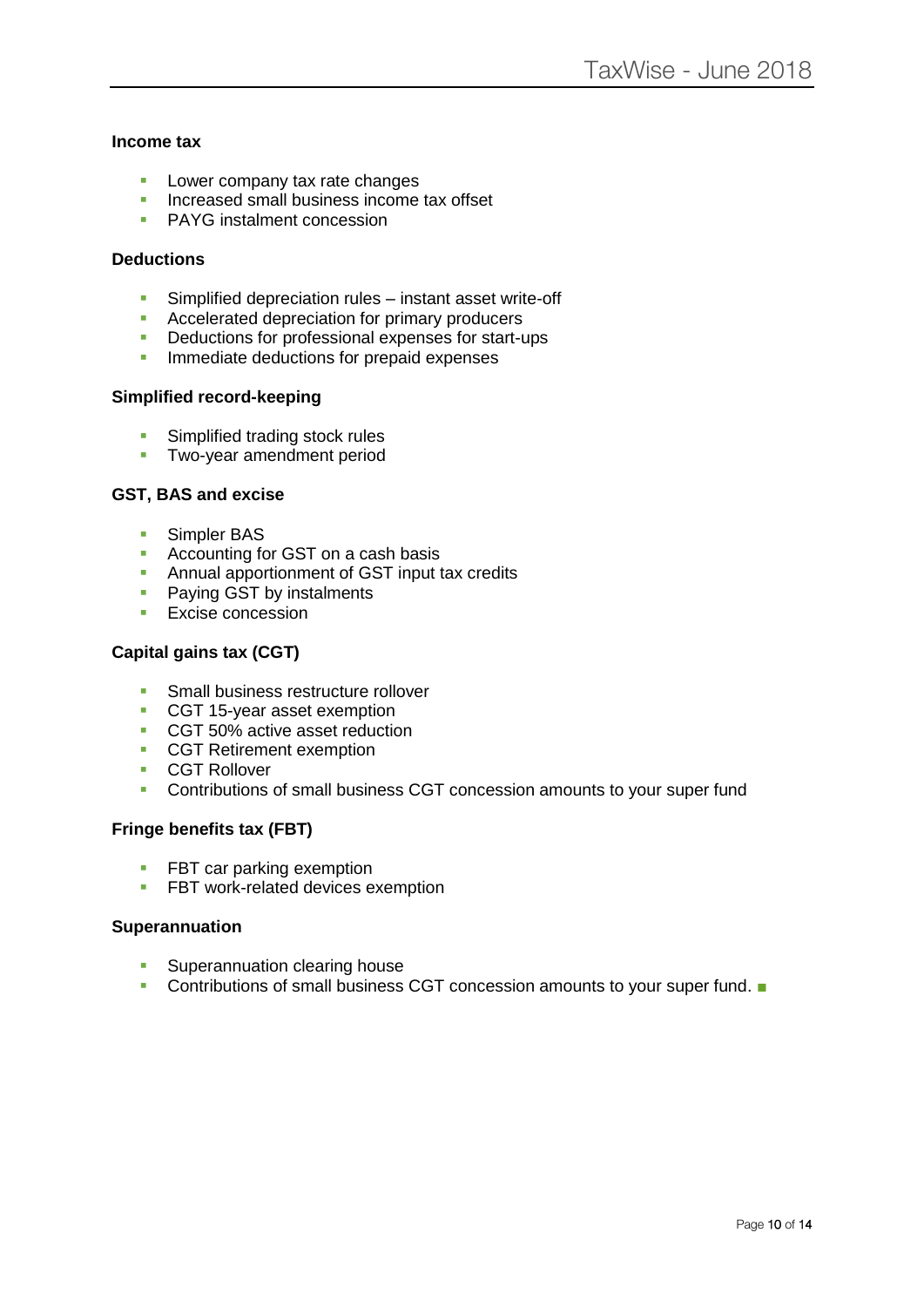

## **Small business tax concessions under review**

The Board of Taxation – an advisory body tasked with improving the design and operation of tax laws – will be conducting a review of Australia's small business tax concessions.

The Board is encouraging small business owners and advisers to have their say in the review process.

The Board is undertaking a review to:

- **Example 1** identify ways to improve small business tax concessions to ensure they remain effective, easily accessible, and well-targeted;
- **EXECTE identify new concessions and ways to improve existing concessions; and**
- identify areas in which concessions that are less effective, or not well targeted, could be removed or scaled back to generate savings that can be redeployed in areas where they may have a greater impact.

The Board will make recommendations to the Government on how to efficiently target on the quality and effectiveness of tax laws and advise on the general integrity of the system.

Advice will be provided to the Government in October 2018.

#### *Note!*

- **EXT** If you're interested in participating, visit the Board of Taxation website or get in touch with your tax adviser!
- The deadline for your input is on Friday 20 July.
- The consultation quide can be found on the Board of Taxation website. ■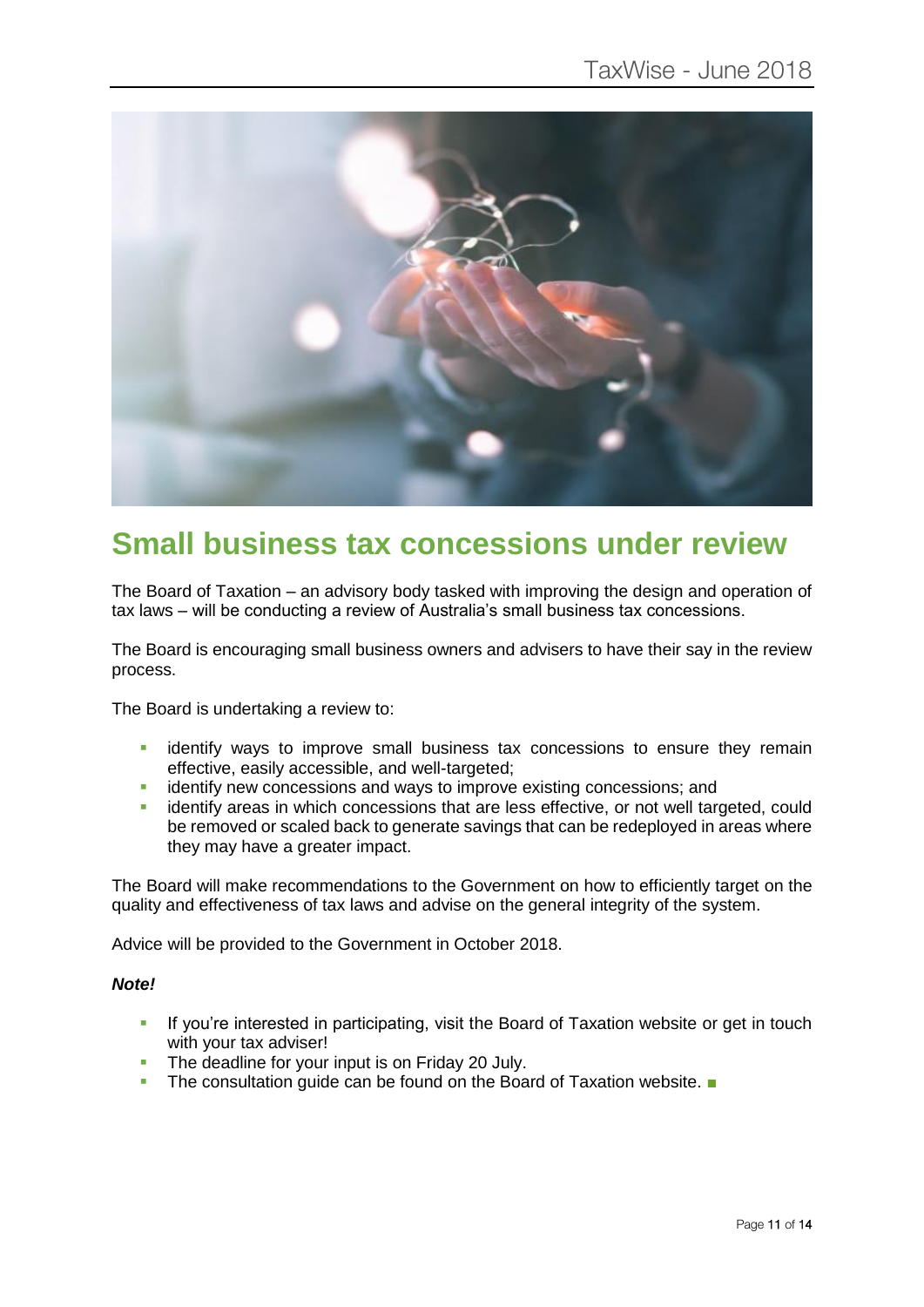

## **Do you need to pay payroll tax?**

If you are an employer you may have a payroll tax obligation.

Payroll tax is a state and territory tax on the wages you pay as an employer. Payroll tax is calculated on the amount of wages you pay each month and payable in the state or territory of Australia where the services were performed.

Wages liable for payroll tax include:

- Employee wages
- Contractor payments
- **•** Directors' remuneration
- **B** Superannuation<br> **B** Allowances
- Allowances<br>■ Fringe bene
- **Fringe benefits**
- Bonuses and commissions
- **Termination payments**

Not all businesses will have a payroll tax obligation. You only have to pay it if your taxable wages (or your group wages) exceed the threshold in your state or territory.

#### *Note!*

- Each state or territory has a different tax threshold as well as registration process.
- Find out what the threshold is in your state or territory, and if your taxable wages are approaching or have surpassed that threshold. Your tax adviser will be able to tell you if you need to register your business for payroll tax.

Payroll tax is generally lodged and paid to state and territory revenue offices monthly.

*Tip!* There are various employer-based exemptions for payroll tax. Check with your tax adviser to find out if your business qualifies for an exemption. ■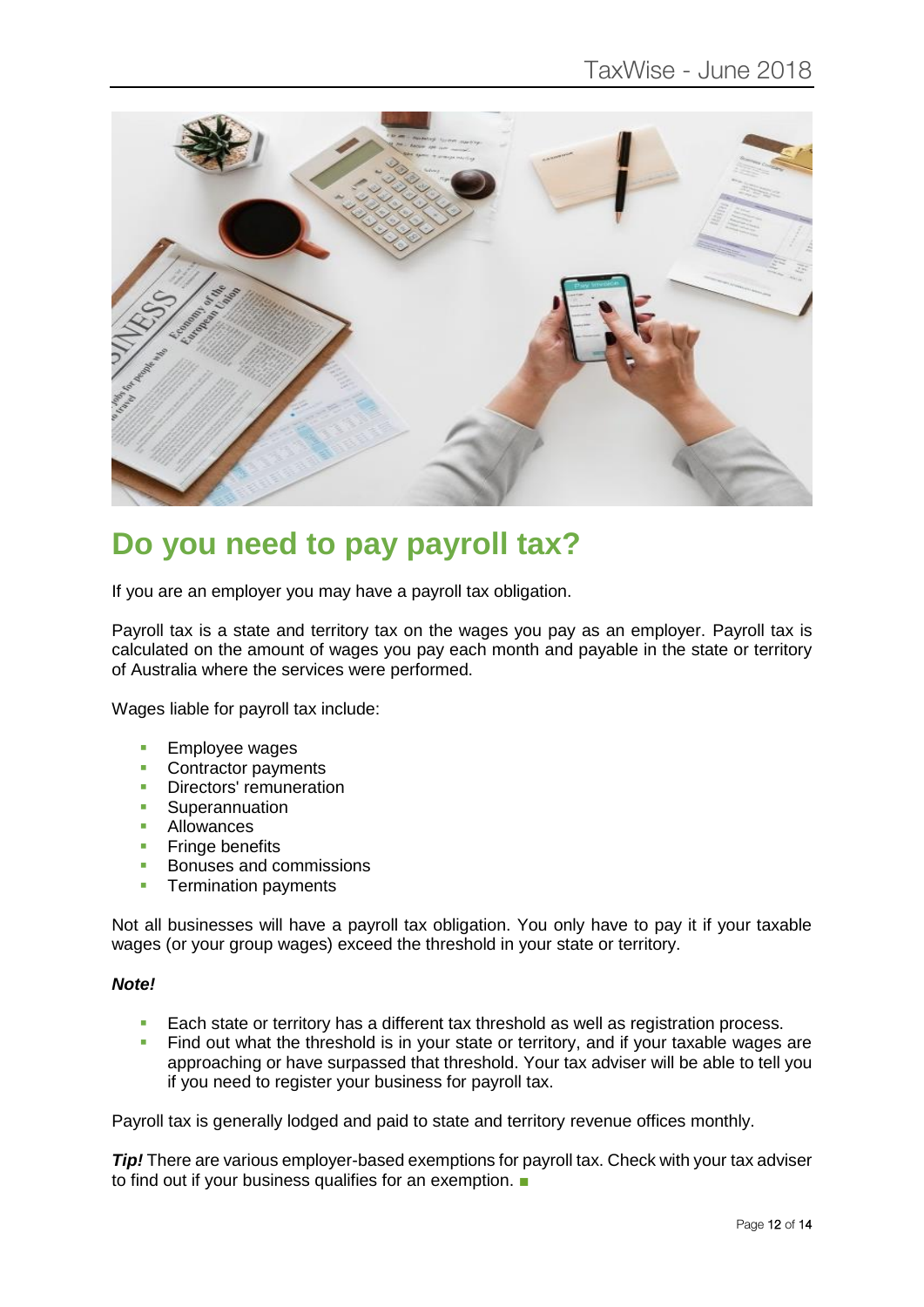

## **Changes to GST on property transactions**

From 1 July 2018, if you are purchasing new residential premises or potential residential land you will have to pay the GST directly to the ATO as part of the settlement.

These changes will apply to contracts entered into on or after 1 July 2018.

The amount of GST hasn't changed, just who is required to pay the GST to the ATO. You as the purchaser now pays the GST directly to the ATO instead of paying it to the developer as part of the purchase price.

You won't have to register for GST to make this payment.

Property developers will need to give written notification to you when you need to withhold an amount for GST.

This does not affect sales of existing residential properties or the sales of new or existing commercial properties. ■